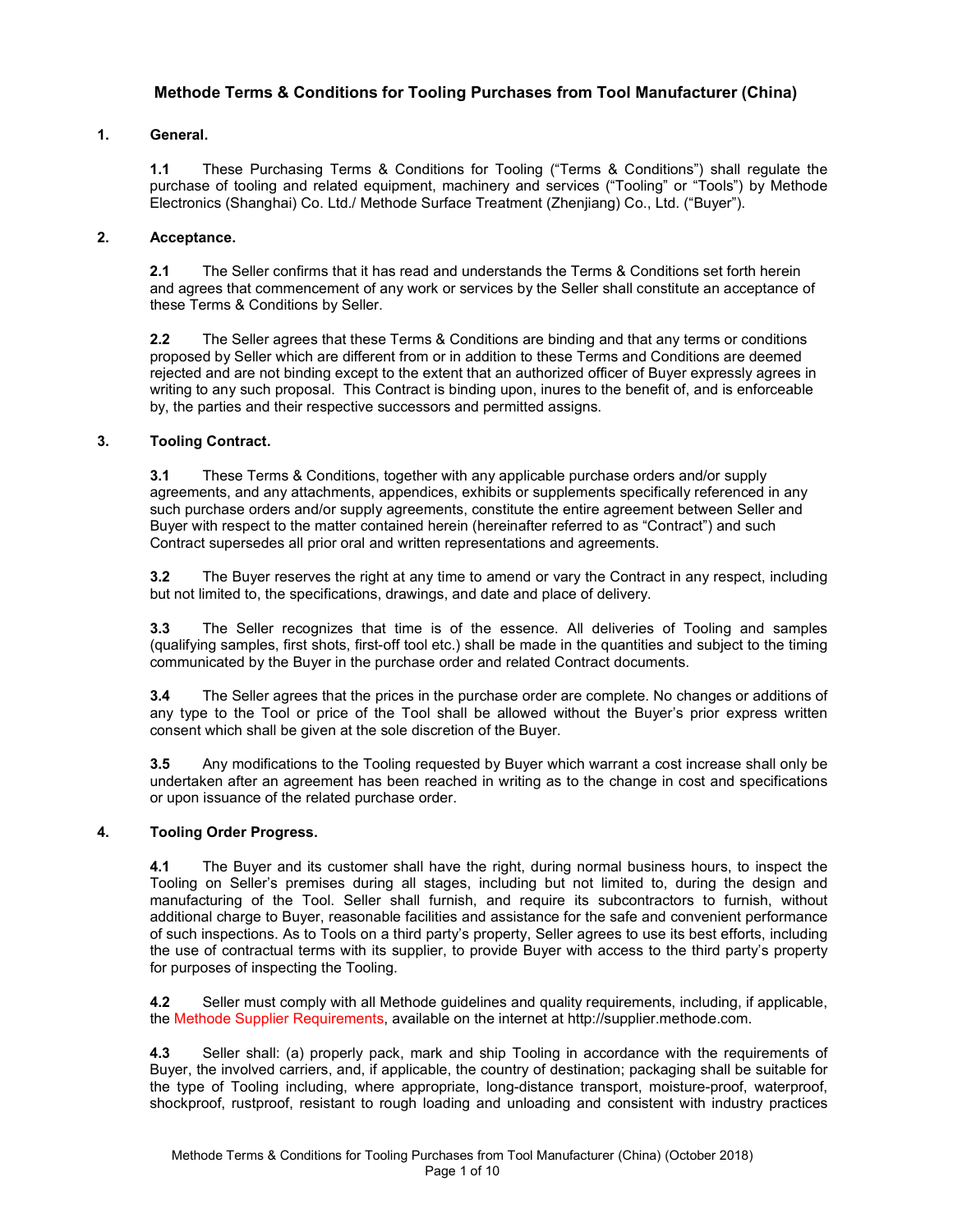and standards, so as to prevent the Tooling from being damaged and cause the Tooling to be delivered properly to Buyer; (b) route shipments in accordance with Buyer's instructions; (c) make no charge for handling, packaging, storage, transportation or drayage of Tooling, unless otherwise stated in this contract; (d) provide with each shipment packing slips with Buyer's contract and/or order number and date of shipment marked thereon; (e) properly mark each package with a label/tag according to Buyer's instructions; (f) promptly forward the original bill of lading or other shipping receipts with the correct classification and identification of the Tooling shipped in accordance with Buyer's instructions and carrier's requirements; (g) mark each package and identify the Tooling on packing slips, bills of lading and invoices (when required) to enable Buyer to easily identify the Tooling purchased; (h) at the request of Buyer, provide electronic versions of documents and information related to the shipping and delivery of Tooling herein; and (i) promptly notify Buyer in writing if Seller is unable to comply with the shipping instructions in this contract.Buyer may charge Seller for damage to or deterioration of any Tooling resulting from improper packing or packaging.

**4.4** In the event that the Seller fails to meet the Tooling or sample specifications or delivery dates, Buyer shall have the full discretionary right, notwithstanding any payment made or any prior inspection or test, to reject the Tooling or samples or require correction by the Seller at the Seller's expense.

### **5. Subcontracting/Assignment.**

**5.1** Seller shall not assign or delegate any of its rights or obligations under this Contract or subcontract any of its performance of this Contract without Buyer's prior written consent. No assignment, delegation or subcontract by Seller, with or without Buyer's consent, shall relieve Seller of any of its obligations under this Contract or prejudice any of Buyer's rights against Seller whether arising before or after the date of any assignment, delegation or subcontract.

### **6. Force Majeure.**

**6.1** Neither Buyer nor Seller will be liable for any delay or failure to perform its obligations hereunder if, and to the extent that such delay or failure to perform is caused by an event or occurrence which is unforeseeable on execution of the Contract, unavoidable, and beyond the reasonable control of the party and without its fault or negligence, including, but not limited to, acts of God, actions by any governmental authority (whether valid or invalid), fires, floods, windstorms, riots, explosions, natural disasters, wars, sabotage, labor problems such as including lockouts, strikes and slowdowns, inability to obtain power, material, labor, equipment or transportation, or court injunction or order; provided that written notice of such delay (including the anticipated duration of the delay) shall be given by the affected party to the other party within ten (10) calendar days from the occurrence of this event.

**6.2** During the period of such delay or failure to perform by Seller, Buyer may, at its option, procure the Tools from other sources and reduce its order by such quantities, without liability to Seller, or have Seller provide the Tools from other sources at a price agreed upon by the parties.

**6.3** Buyer may terminate all or any part of this Contract without liability upon written notice to Seller if such delay or failure to perform by Seller lasts more than thirty (30) calendar days.

## **7. Confidentiality.**

**7.1** Seller shall not, and shall require that its subcontractors shall not, disclose to third parties any information regarding Buyer, Buyer's business, or Buyer's customers, including without limitation any information regarding purchase orders, trade secrets, technical data, specifications, plans, processes, test results, pricing information, quality procedures and results, customer information, drawings or other confidential or proprietary information. Seller agrees not to use such information, and to require in writing that its subcontractors not use such information, for any purpose other than for purposes of performance of the Contract, without Buyer's prior written consent. Seller shall at all times protect the confidentiality of such information. In the event that Seller is required to disclose all or part of such information under the terms of a valid and effective subpoena, court order, governmental rule or regulation or other judicial requirement, Seller shall immediately notify Buyer so that Buyer may seek an appropriate protective order. If the receiving party is compelled to disclose any of the disclosing party's Confidential Information, it will disclose only the portion thereof which it is compelled to disclose and shall use its commercially reasonable efforts to obtain an order or other reliable assurance that confidential treatment shall be accorded to the Confidential Information so disclosed. Upon Buyer's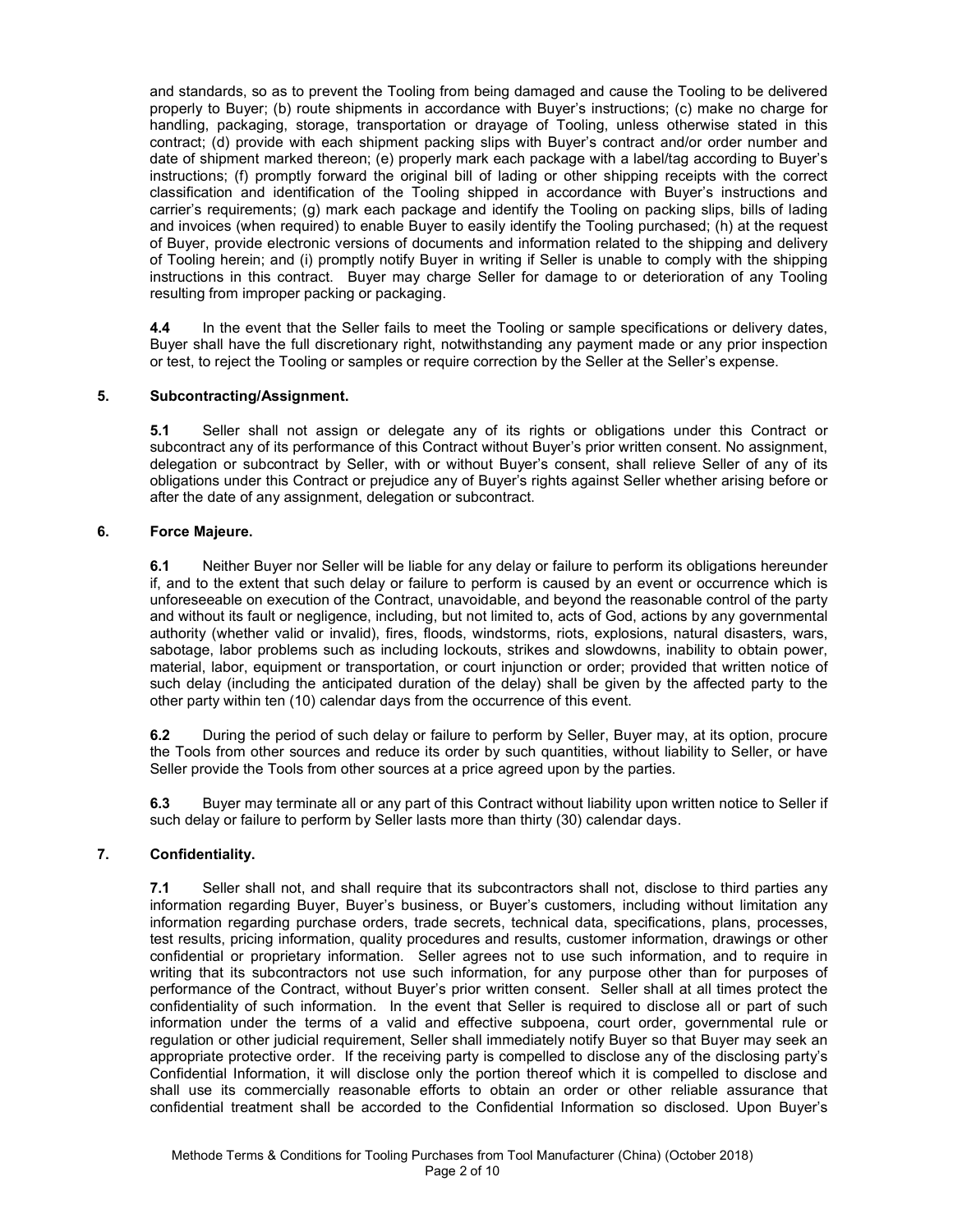request at any time, and in any event upon the completion, termination or cancellation of the Contract, Seller shall return to Buyer all such information and all copies thereof.

**7.2** Seller agrees to be bound, and will require its subcontractors to be bound, by the terms and conditions of any non-disclosure agreement agreed between Buyer and Seller.

### **8. Applicable Law and Dispute Resolution.**

**8.1** This Contract shall be governed and construed in accordance with the laws of People's Republic of China. The parties specifically disclaim application of the United Nations Convention on Contracts for the International Sale of Goods.

**8.2** Buyer and Seller will attempt to settle any claim or controversy arising out of this Contract through consultation and negotiation in good faith and spirit of mutual cooperation. Disputes will be resolved by the following process. The dispute will be submitted in writing to a panel of two (2) senior executives of Buyer and Seller for resolution. If the executives are unable to resolve the dispute within fifteen (15) days, the dispute should be solved as following:

Unless otherwise agreed, either party shall refer the dispute to China International Economic and Trade Arbitration Commission ("CIETAC") and decided in accordance with the applicable arbitral rules of such commission at the time of submission. The arbitral award is final and binding upon both Parties. The arbitration shall be held in Shanghai. The arbitration tribunal shall consist of three (3) arbitrators. Each Party hereto shall appoint an arbitrator, and the third arbitrator (being the presiding arbitrator) shall be appointed by agreement between the Parties hereto but in the event that the Parties hereto fail to appoint the third arbitrator by mutual agreement within the required period, the third arbitrator shall be appointed by CIETAC. The reasonable expense for the dispute settlement including but not limited to the arbitral and legal fees shall be borne by the losing party. The language of arbitration is Chinese.

**8.3** Use of any dispute resolution procedure will not be construed under the doctrines of laches, waiver, or estoppel to adversely affect the rights of either party. Seller's performance under this Contract will not be suspended during the pendency of any dispute. Nothing herein prevents either party from resorting directly to CIETAC arbitration if the dispute relates to Intellectual Property Rights, or interim relief from a court is necessary to prevent serious and irreparable injury to a party or others. Seller's performance under this Contract will not be suspended during the pendency of any dispute.

## **9. Termination of Contract.**

**9.1** Buyer may immediately terminate all or any part of this Contract by giving written notice to Seller in the event of the occurrence of any of the following or any other comparable events:

 Seller sells or leases, or offers to sell or lease, a material portion of its assets; or Seller sells or exchanges, or offers to sell or exchange, or causes to be sold or exchanged, a controlling interest in the shares of Seller;

 Seller is prevented from performing its duties in accordance with the Contract due to a Force Majeure event as detailed in Paragraph 6.

 Seller has been declared bankrupt or insolvent or an application has been filed for the commencement of recovery/ liquidation/ insolvency/bankruptcy or similar proceedings;

 An essential portion of the fixtures and equipment of the Seller, which portion is necessary for the performance of the Contract or purchase order, becomes the object of a seizure, expropriation or boycott;

 Seller repudiates or breaches any of the terms of the Contract, including Buyer's specifications, Seller's warranties, or delivery requirements; or

 Seller fails to make progress to the extent that in Buyer's reasonable belief, it will endanger timely and proper delivery of the Tools, goods or services, and Seller does not correct this situation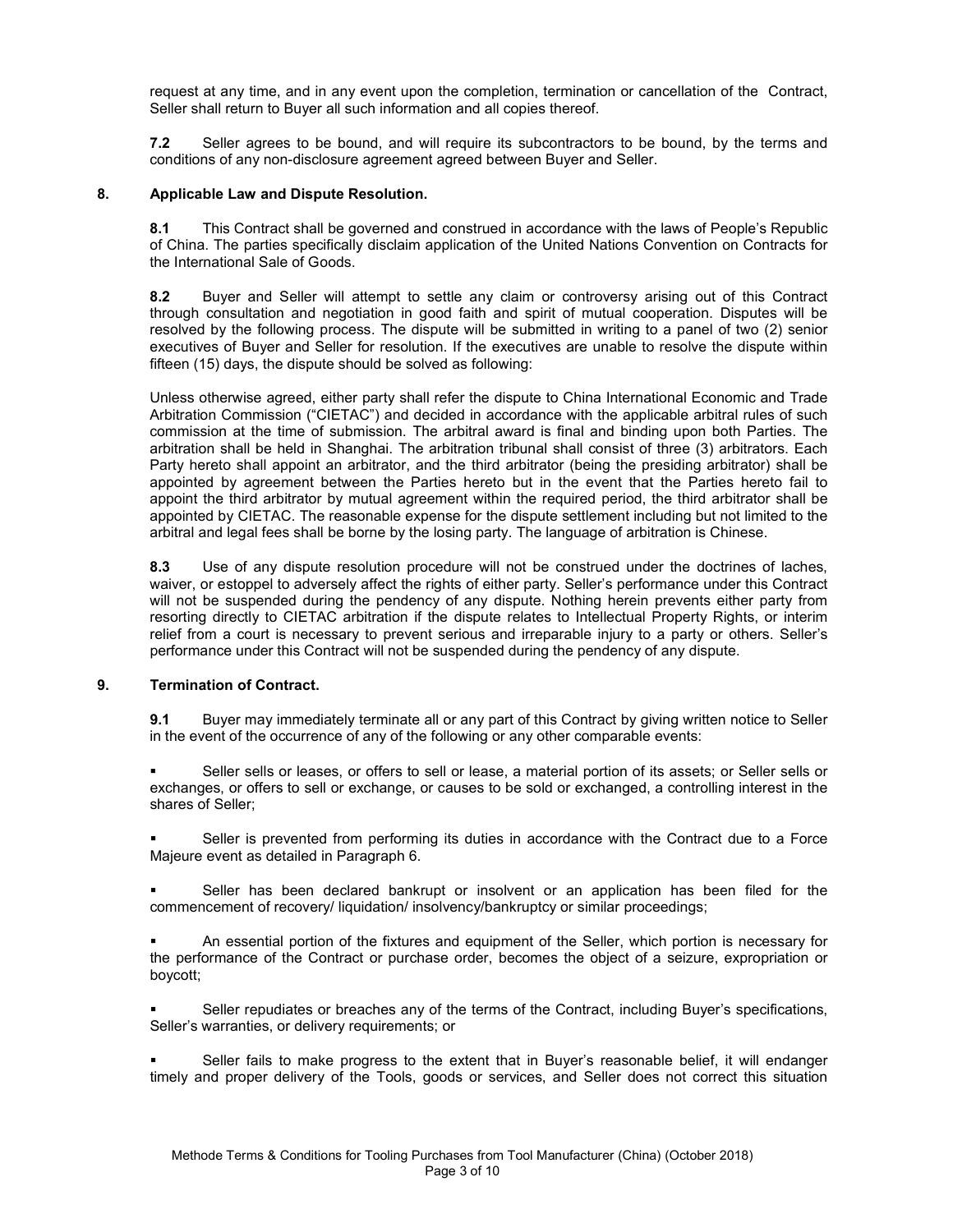within ten (10) calendar days (or such shorter period of time if commercially reasonable under the circumstance) after receipt of written notice from Buyer specifying such failure or breach.

**9.2 Termination for Convenience.** In addition to any other rights of Buyer to terminate this Contract, Buyer may, at its option, immediately terminate all or any part of this Contract, at any time and for any reason, by giving written notice to Seller. Upon such termination, Buyer shall pay to Seller the actual costs of work-in-process and raw materials incurred by Seller in furnishing the Tooling under this Contract to the extent such costs are reasonable in amount and are properly allocable or apportionable under generally accepted accounting principles to the terminated portion of this Contract; less, however, the sum of the reasonable value or cost (whichever is higher) of any goods or materials used or sold by Seller with Buyer's written consent, and the cost of any damaged or destroyed Tooling or other goods or material.

**9.3 Effect of Termination**. In the event of termination under this Paragraph 9, Seller shall continue work not cancelled and cease all cancelled work hereunder. Buyer may, in addition to any other rights, require Seller to transfer title and deliver to Buyer any completed Tooling or partially completed Tooling and materials, parts, tools, dies, jigs, fixtures, plans, drawings, information, data and contract rights that Seller has specifically produced or acquired for the canceled portion of this Contract. Upon direction from Buyer, Seller shall also protect and preserve property in its possession or control in which Buyer or its customers have an interest.

**9.4 Amounts Payable.** In the event of termination under this Paragraph 9, Buyer shall pay to Seller the payments due as of the date of termination for all completed Tooling that fully conform to the requirements of this Contract and that have been transferred and delivered to Buyer. Under all circumstances and without regard to any quantities referenced in purchase order or any other Contract documents, Buyer will not be liable for costs for finished Tooling, work-in-process or raw materials fabricated or procured by Seller in amounts in excess of those authorized by Buyer or for any undelivered Tooling that are in Seller's standard stock or that are readily marketable. Payments made under this Paragraph shall not exceed the aggregate price payable by Buyer for finished Tooling that would be produced or performed by Seller under delivery or release schedules outstanding at the date of termination. Buyer may withhold from any amount due under this Contract any sum Buyer determines to be necessary to protect Buyer or Buyer's customers against loss because of outstanding liens or claims of former lien holders. Except as provided in this Paragraph, Buyer shall not be liable for and shall not be required to make payments to Seller, directly or on account of claims by Seller's subcontractors, for loss of anticipated profit, unabsorbed overhead, interest on claims, product development and engineering costs, facilities and equipment rearrangement costs or rental, unamortized depreciation costs, human resource cost or general and administrative burden charges resulting from or arising out of termination of this Contract.

**9.5 Claims.** Within sixty (60) days from the effective date of termination and as a condition to any payment hereunder, Seller shall submit a comprehensive termination claim to Buyer, with sufficient supporting data to permit Buyer's auditors to verify and substantiate the claim, and shall thereafter promptly furnish such supplemental and supporting information as Buyer may request. Buyer, or its agents, shall have the right to audit and examine all books, records, facilities, work, material, inventories, and other items relating to any termination claim of Seller.

## **10. Payment Terms.**

**10.1** Payment terms are set forth in the purchase order and related Contract documents and are incorporated into these terms.

**10.2** Seller shall issue to Buyer an original invoice upon delivery of Tooling that shall include Buyer's contract and/or order number and line item number. Unless otherwise approved by Buyer in writing, Seller shall not bill Buyer for the Tooling at prices higher than stated on the purchase order. Seller shall accept payment by check or, at Buyer's discretion, other cash equivalent (including electronic transfer of funds). Seller shall promptly repay Buyer any amounts paid in excess of amounts due Seller.

**10.3** Unless otherwise provided by this Contract, the price of this Contract includes, and Seller is liable for and shall pay, all taxes, duties, and similar levies imposed on Seller. Buyer shall not be responsible or liable for any tax, duty or similar levy against Seller.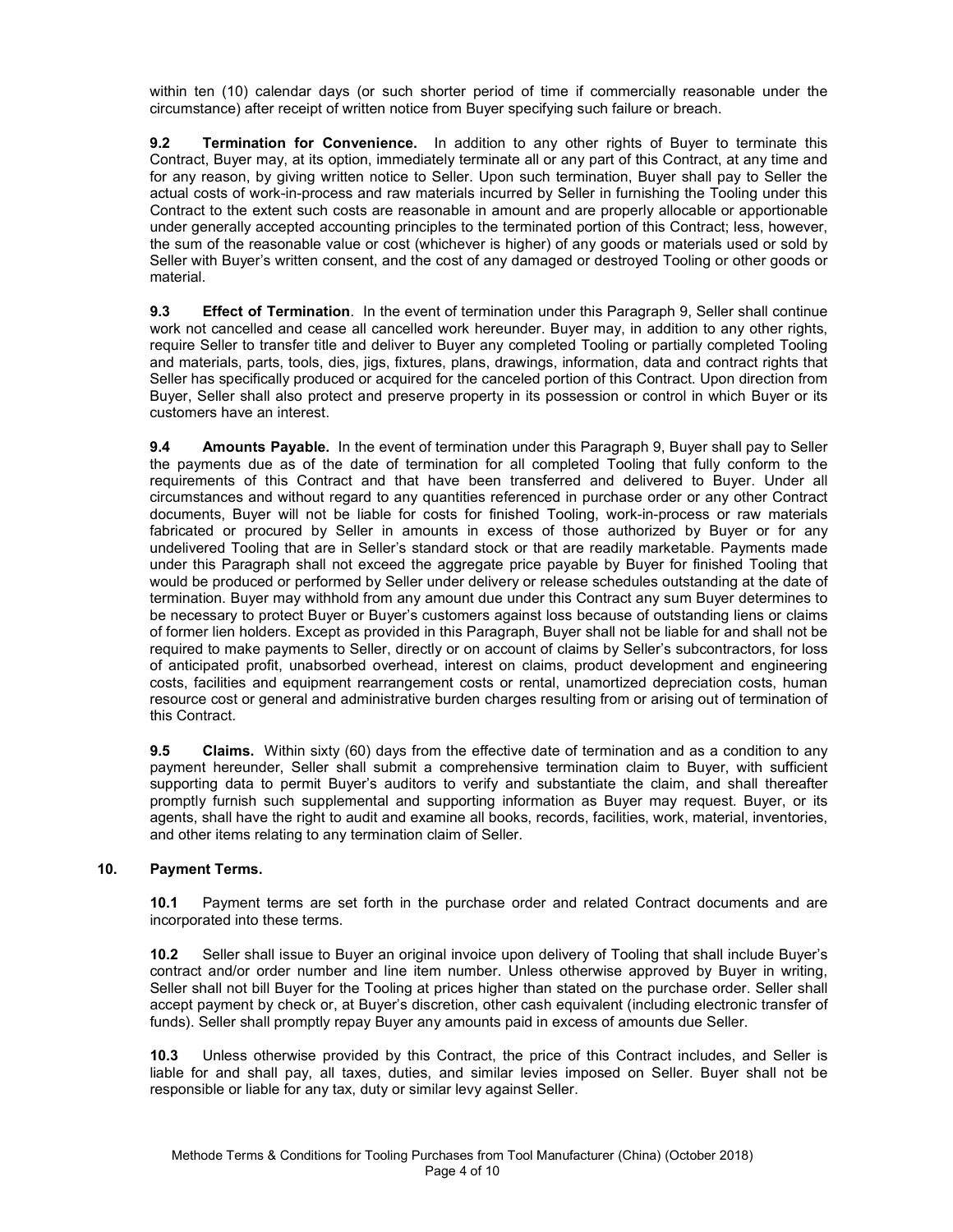**10.4** At its expense, Buyer, Buyer's customer or its respective third-party designee may enter Seller's premises on reasonable notice and during normal business hours to inspect and audit Seller's documents relating to Buyer's business to substantiate the charges invoiced under this Contract, including, but not limited to, any charges resulting from termination or cancellation. Seller shall keep a separate account of the cost of all Tooling provided under this Contract in accordance with generally accepted accounting principles, and shall preserve all pertinent documents for the purpose of auditing charges invoiced by Seller for a period of three (3) years after the termination of this Contract, or such longer period as Buyer specifies in this Contract. Where Seller utilizes the services of third parties, Seller shall include in its contracts with such third parties a "right to audit" clause with terms and conditions similar to those set out in this Paragraph 10.4 as expressly or impliedly granting such right to Buyer.

## **11. Warranty.**

**11.1** Seller warrants that the Tooling and any services provided will: (a) conform to the specifications, technical standards, drawings, samples, or descriptions that have been furnished, specified or approved by Buyer; (b) comply with all laws and regulations including, but not limited to, national standards, trade standards, and local standards; (c) be merchantable and suitable for the purpose intended; (d) be wholly new and contain new components, parts and materials unless authorized in writing by Buyer; (e) be free from defects in materials and workmanship; (f) be free from defects in design to the extent furnished by Seller, even if the design has been approved by Buyer; and (g) not contain any Counterfeit Items (as defined in section 12.2).

**11.2** The warranty period begins on the date the Tooling is delivered or first put in service and extends for a period that is the later of: (a) the period provided in the purchase order or Contract; (b) Seller's standard warranty for similar Tooling or other goods; (c) Buyer's standard warranty for similar Tooling or other; or (d)the warranty provided under applicable laws or industry regulations. This warranty shall survive inspection, test and acceptance of, and payment for, the Tooling. This warranty shall run to Buyer and its successors, assigns, customers and users of the Tooling and/or services covered by this Contract. To the extent such Tooling contains components or parts that are obtained from third parties, which components or parts are the subject of any express or implied warranty, Seller shall take all commercially reasonable steps necessary and shall in good faith cooperate with Buyer to obtain for Buyer the benefit of such warranty, including, without limitation, by producing evidence to support Buyer's warranty claim. Seller warrants that the goods and/or services do not infringe, misappropriate or otherwise make unauthorized use of any Intellectual Property Rights of any third party, and that the Tooling delivered under this Contract do not infringe any Intellectual Property Rights of any third party.

**11.3** In the event that the Tooling does not conform to the warranties or the requirements of the purchase order, specifications, requirements or related Contract documents, Buyer shall have the full discretionary right, notwithstanding any prior payment or inspection or test, to reject the Tooling and receive reimbursement for prior payments, or require correction by the Seller at the Seller's expense. Seller shall, if requested by Buyer, reimburse Buyer for any incidental and consequential damages caused by such defective or nonconforming Tools. Seller shall bear all costs, expenses and loss incurred as a result of non-conformance to the warranties. Seller shall indemnify, defend and hold harmless Buyer and it customers against all losses, liabilities, and damages arising out of any alleged defect, breach of warranty or actual or alleged negligence or fault of the Seller.

## **12. Counterfeit Parts/ Components/ Ingredients.**

**12.1** Seller warrants that the Tooling delivered, unless specifically agreed by Buyer, shall (i) be new; (ii) manufactured by or purchased directly from the Original Component Manufacturer (OCM) or the Original Equipment Manufacturer (OEM), (hereinafter, the Original Manufacturer (OM)) or an authorized OM reseller or distributor; (iii) not be or contain Counterfeit Items; and (iv) contain only authentic, unaltered OM labels and other markings.

**12.2** For purposes of this Paragraph 12, a Counterfeit Item is defined to include, but is not limited to, (i) an item that is an illegal or unauthorized copy or substitute of an OM item; (ii) an item that does not contain the proper external or internal materials or components required by the OM or that is not constructed in accordance with OM design; (iii) an item or component thereof that is used, refurbished or reclaimed but Seller represents as being a new item; (iv) an item that has not successfully passed all OM required testing, verification, screening and quality control but that Seller represents as having met or passed such requirements; or (v) an item with a label or other marking intended, or reasonably likely,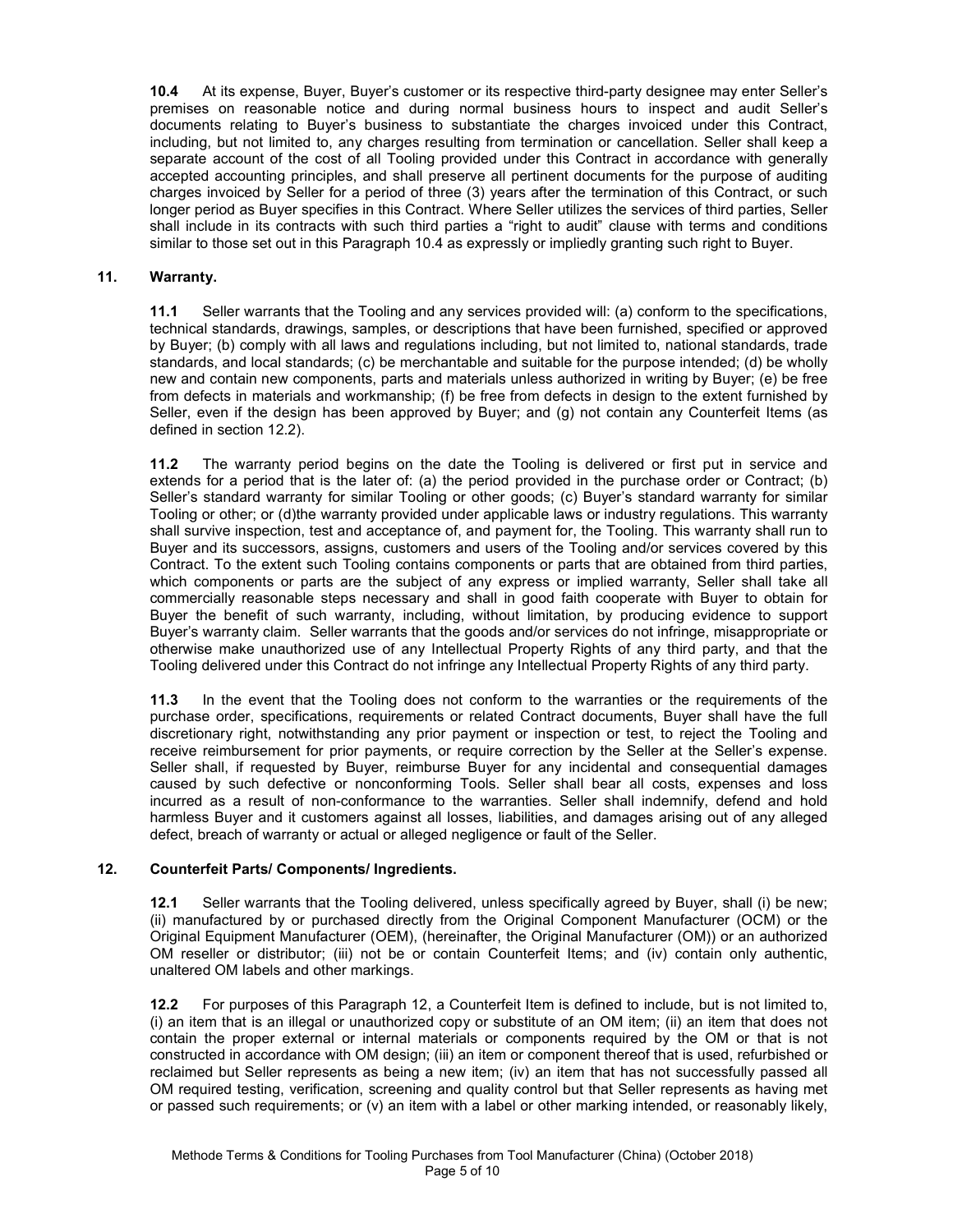to mislead a reasonable person into believing a non-OM item is a genuine OM item when it is not.

**12.3** Seller warrants that it will only act as or engage a Broker to assist it in delivering Tooling pursuant to this Contract if the Buyer provides prior written approval to do so. For purposes of this Paragraph 12, a Broker is defined as a supplier which is not authorized by, or under the oversight of, the OM with respect to such Tooling, and shall include independent distributors, non-authorized distributors, non-franchised distributors, non-authorized suppliers or non-authorized resellers.

**12.4** Seller, and Seller's Broker, if applicable and approved hereunder, shall implement an internal Counterfeit Item control process for Tooling delivered hereunder in accordance with the standards or instructions set forth in any Buyer's specifications or other provisions incorporated into the Contract. Buyer shall have the right to audit, inspect, and/or approve the processes at any time before or after delivery of the Tooling ordered hereunder. Buyer shall have the right to require changes to the processes to conform with Buyer's defined standards, if any. Failure of the Seller or Seller's Broker to conform its processes with Buyer's defined standards may result in the termination of the Contract in accordance with the termination provisions set forth herein.

**12.5** If a Tooling delivered hereunder is discovered to be a Counterfeit Item or suspected to be a Counterfeit Item, Buyer shall have the right to impound the Tooling for further investigation of its authenticity. The Seller and/or the Seller's Broker shall cooperate in good faith with any investigation conducted by Buyer, including, but not limited to, cooperation by Seller's or Seller's Broker's staffs responsible for the maintenance and disclosure of all design, development, manufacturing, and traceability records with respect to the Tooling in possession of Seller or Seller's Broker. Upon Buyer's request, Seller shall provide Buyer certificates of conformance with respect to the Tooling under investigation. Buyer shall not be required to return the Tooling to the Seller or Seller's Broker during the investigation process or thereafter. Buyer shall not be liable for payment to Seller of the price of any suspect Counterfeit Items under investigation. Seller agrees that the Buyer shall not be liable for any damages, loss, costs and expenses of any kind that may be claimed to be incurred by Seller as a result of, or arising from, Buyer's investigation of Seller's good or Buyer's disclosure to any governmental entity or third party. Seller acknowledges that examination of a Tooling for authenticity may require destruction or impounding of the Tooling. Buyer shall not be liable to Seller for the price of any Tooling destroyed by examination or impounding if the Tooling is later found to be a Counterfeit Item.

**12.6** Seller shall include the substance of this Paragraph 12 in any agreement between Seller and Seller's Broker and shall cause Seller's Broker to include the substance of this Paragraph 12 in all agreements with any lower tier subcontractors.

**12.7** Seller warrants that any hardware, software and firmware goods delivered under this Contract: (i) shall not contain any viruses, malicious code, Trojan horse, worm, time bomb, self-help code, back door, or other software code or routine designed to: (a) damage, destroy or alter any software or hardware; (b) reveal, damage, destroy, or alter any data; (c) disable any computer program automatically; or (d) permit unauthorized access to any software or hardware; and (ii) shall not contain any third party software (including software that may be considered free software or open source software) that (a) may require any Buyer software to be published, accessed or otherwise made available to the public without the consent of Buyer, or (b) may require distribution, copying or modification of any Buyer software free of charge.

## **13. Intellectual Property Rights.**

**13.1** "Intellectual Property Rights" means any and all: (a) copyrights and patents; (b) rights relating to innovations, know-how, trade secrets, and confidential, technical, and non-technical information; (c) moral rights, author's rights, and rights of publicity; and (d) other industrial, proprietary and intellectual property-related rights anywhere in the world, that exist as of the date hereof or hereafter come into existence, and all renewals and extensions of the foregoing, regardless of whether or not such rights have been registered with the appropriate authorities in such jurisdictions in accordance with the relevant legislation provided that Intellectual Property Rights shall not include trademarks, services marks or other indicia of origin. "Background Intellectual Property Rights" means any Intellectual Property Rights developed or acquired by a party which does not qualify as Developed Intellectual Property Rights. "Developed Intellectual Property Rights" means all Intellectual Property Rights (including, but not limited to, all analyses, recommendations, reports, memoranda, manuscripts, discoveries, designs, inventions or innovations, and in each case, whether or not copyrightable or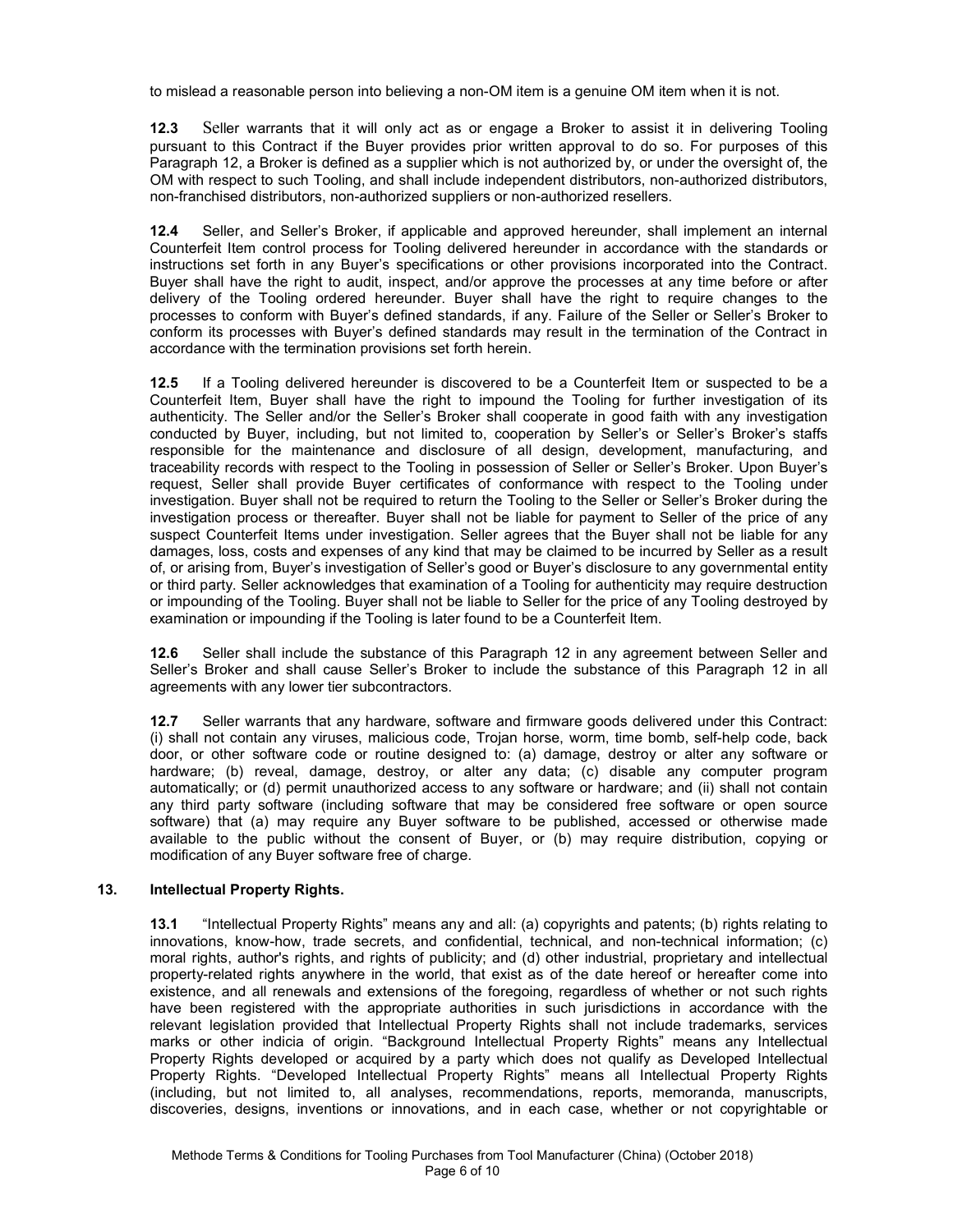patentable) developed, written, conceived, discovered or made by Seller, its subcontractors, or employees, which (a) are developed in whole or in part during the course of performance of activities under this Contract and paid for by Buyer (or a customer of Buyer), or (b) are customizations, modifications, enhancements or derivatives of any Intellectual Property Rights of Buyer or its licensors, or (c) are developed jointly by Buyer and Seller during the course of performance of this Contract; excluding, in each case, any Intellectual Property Rights the ownership of which is specifically addressed in a separate written contract between Buyer and Seller.

**13.2** All Developed Intellectual Property Rights shall be the exclusive property of Buyer. Seller agrees to execute all papers and provide reasonable assistance to Buyer necessary to vest ownership in Buyer, and also to maintain active status, of all such Developed Intellectual Property Rights. Unless otherwise expressly authorized by Buyer in writing, Seller shall not use for any other purpose than the performance of this Contract or manufacture, sell or otherwise dispose to third parties any goods made by Seller or its subcontractors using Buyer's Property or Buyer's Intellectual Property Rights.

**13.3** Seller grants Buyer a perpetual, irrevocable, worldwide, nonexclusive, royalty-free license (with rights to grant sublicenses through multiple tiers) under Seller's Background Intellectual Property Rights to sell, copy, distribute, display, perform, repair, rebuild, adapt, use, and otherwise freely exploit in any and all media now known or later developed, all goods which Seller provides or has provided to Buyer in connection with this Contract. Buyer acknowledges that the foregoing license allows Buyer to fully utilize and exploit all goods and services sold by Seller to Buyer hereunder, but does not confer to Buyer the right to manufacture or have manufactured any such goods. Seller grants Buyer a perpetual, irrevocable, worldwide, nonexclusive license (with rights to grant sublicenses through multiple tiers) to use, modify, install, compile, copy and run any software which operates on such goods supplied by Buyer, but shall not distribute any copies of such software separately from such goods.

**13.4** Seller agrees to provide to Buyer the current or final Tooling drawings and data upon completion of Buyer's reimbursement obligation. Seller agrees that the designs, drawings, Tooling and samples are not to be reproduced in any form without Buyer's prior consent in writing.

**13.5** Seller hereby represents and warrants to Buyer that all materials, devices, services, processes and other information that Seller uses, copies or adapts hereunder are created originally by Seller and/or are licensed lawfully to Seller, with rights to allow Seller to comply with this Contract.

**13.6** Upon the occurrence of a Supply Interruption Event, Seller grants Buyer a perpetual, irrevocable, worldwide, nonexclusive license (with rights to grant sublicenses through multiple tiers) under Seller's Background Intellectual Property Rights to make, have made, sell, copy, distribute, display, perform, adapt and use, make derivative works, embed and otherwise freely exploit in any and all media now known or later developed, all materials and other information which Seller provides or has provided to Buyer in connection with this Contract to the extent necessary for Buyer or its designees to manufacture with Tooling supplied by Seller under this Contract for the remainder of the lifetime of the Buyer program utilizing the Tooling supplied by Seller. A "Supply Interruption Event" means (a) the failure by Seller to deliver Tooling under this Contract in material breach of the provisions of this Contract and such default is not cured within ten (10) days, (b) the insolvency of Seller, the entry by Seller into voluntary or involuntary bankruptcy, or the filing against Seller of a petition in bankruptcy filed against it (if such petition is not dismissed within sixty (60) days after the applicable stay becomes effective), or the appointment of a receiver with respect to all or substantially all of Seller's assets, or the cessation of the conduct of business by Seller in the ordinary course, (c) an event of force majeure, including without limitation, political or labor unrest or natural disaster, that interrupts the manufacture and/or supply of Tooling under this Contract if such force majeure event lasts longer than thirty (30) days; (d) repudiation of this Contract by Seller, or (e) termination of this Contract by cause by reason of a material breach by Seller.

**13.7** If requested in writing by Buyer, Seller grants Buyer a perpetual, irrevocable, worldwide, nonexclusive license (with rights to grant sublicenses through multiple tiers) on Commercially Reasonable Terms under Seller's Background Intellectual Property Rights to make, have made, sell, import, distribute, adapt and use and otherwise exploit all Intellectual Property Rights to the extent necessary for Buyer or its designees to manufacture with Tooling supplied by Seller under this Contract for the remainder of the lifetime of the Buyer program utilizing the Tooling supplied by Seller. For purposes of this paragraph, "Commercially Reasonable Terms" shall include a commercially reasonable royalty and take into account, among other reasonable commercial considerations, the relative technical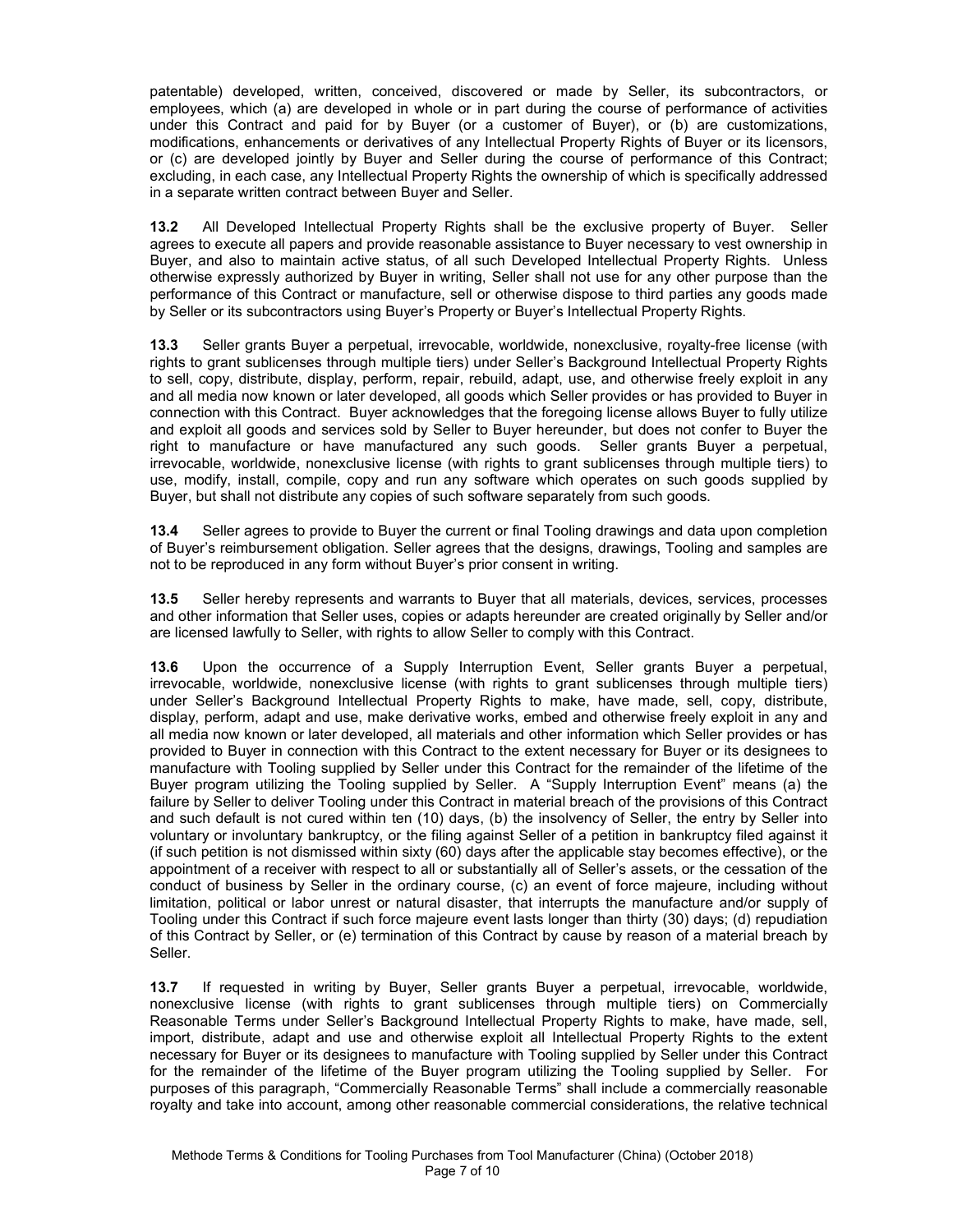or other contributions by the parties and the level of business offered to the Seller and the Buyer (or the Buyer's customer's).

## **14. Buyer's Property.**

**14.1** All Tooling, supplies, materials, drawings, data, machinery, equipment, jigs, dies, gauges, fixtures, molds, patterns and other items furnished by Buyer or its customer, either directly or indirectly, to Seller to perform this Contract, or for which Seller has been reimbursed by Buyer or its customer, shall be and remain the property of Buyer and held by Seller on a bailment basis ("Buyer's Property").

**14.2** Title to the Tooling and other Buyer's Property shall transfer to Buyer when Tooling are delivered to Buyer's premises or other places designated by Buyer. Seller warrants that such Tooling and Buyer's Property shall be free from any security interest, lien, encumbrance or claim and of Tooling title. Seller acknowledges that Buyer has the sole and exclusive title to Buyer's Property.

**14.3** All Buyer's Property, including Tooling, is subject to withdrawal at Buyer's direction upon reasonable notice and payment of freight. To the extent permitted by law, Seller waives its rights to object to the repossession of the Buyer's Property by the Buyer. No pulling charges will be considered should Buyer exert its right to repossess Buyer's Property.

**14.4** As to Buyer's Property, the Seller will:

(a) properly house and maintain such property on Seller's premises,

(b) prominently mark and identify as Buyer or its customer's property using Buyer's or Seller's tool tags as set forth in the purchase order and related Contract documents, and otherwise cooperate with Buyer's procedures regarding the identification of Buyer's Property,

(c) refrain from commingling it with the property of Seller or with that of a third party,

(d) adequately insure it with reputable insurers for full replacement value against loss or damage. Upon request, the Seller shall provide Buyer a certificate of insurance evidencing the insurance coverage, and

(e) promptly notify Buyer if Buyer's Property is lost, stolen, damaged or destroyed.

While in Seller's possession, none of the Buyer's Property shall be removed from Seller's premises without Buyer's written consent. Seller shall keep such records in relation to the Tooling as Buyer may reasonably require. None of Buyer's Property shall be used in the production, manufacture or design of any goods or materials except to the order of Buyer. Seller shall not sell or otherwise dispose of Buyer's Property except where specifically authorized by Buyer in writing.

**14.5** When permitted by laws, Seller waives any lien or other rights that Seller might otherwise have in Buyer's Property, including, but not limited to, any rights of setoff, recoupment or counterclaim arising from this or any other transactions with Buyer.

**14.6** Seller will require its subcontractors to be bound, through the use of consistent contractual terms, to the terms and conditions of this Paragraph 14.

## **15. Remedies.**

**15.1** Subject to any specific provisions in this Contract, Seller shall be liable for any damages, losses, costs and expenses incurred by Buyer as a result of Seller's failure to perform its obligations in the manner required by this Contract. The rights and remedies reserved to Buyer in this Contract shall be cumulative, and additional to all other or further remedies provided in law or equity.

## **16. No Implied Waiver.**

**16.1** The failure of either party at any time to require performance by the other party of any provision of this Contract shall in no way affect the right to require such performance at any time thereafter, nor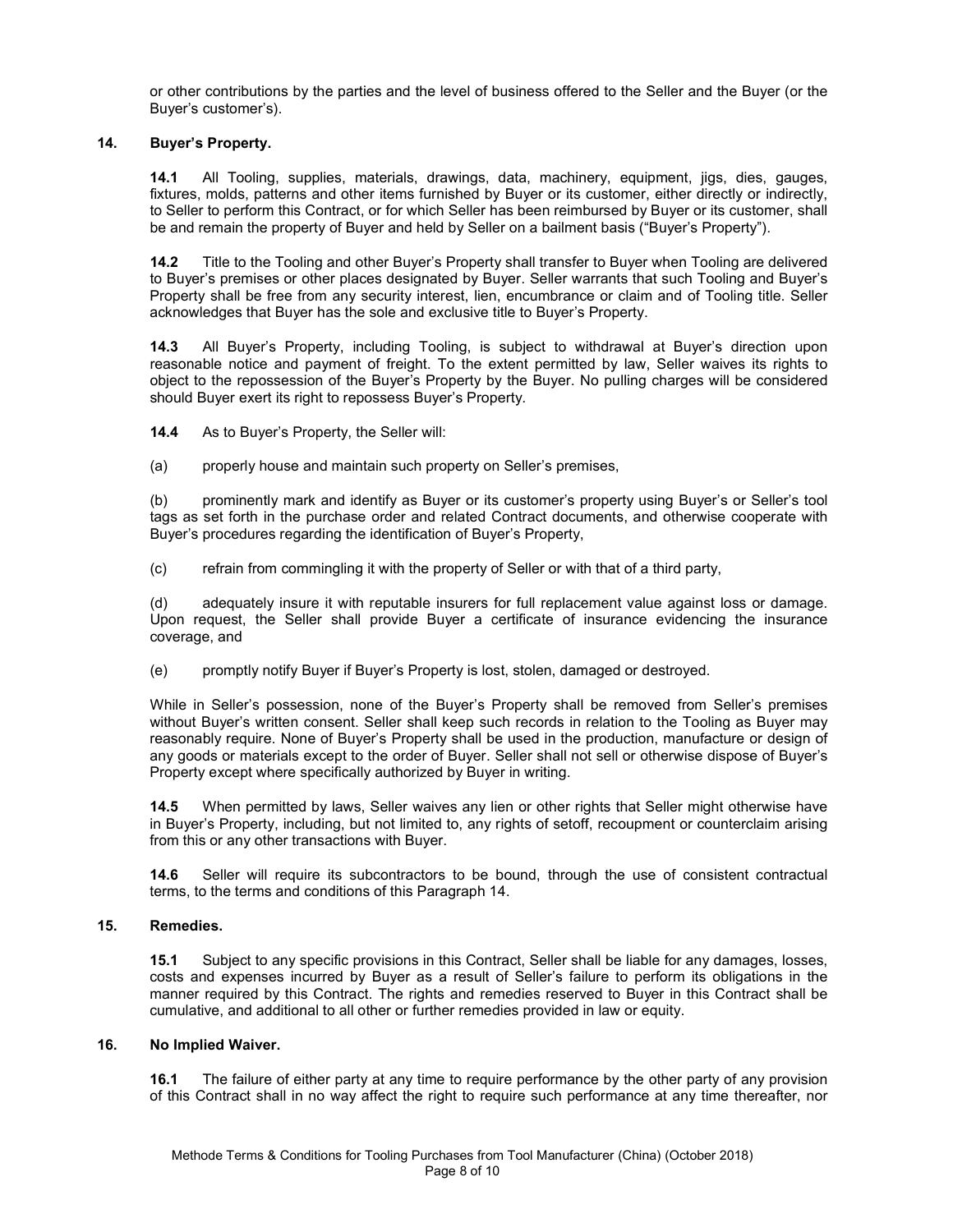shall the waiver of either party of a breach of any provision of this Contract constitute a waiver of any succeeding breach of the same or any other provision.

## **17. Relationship of Parties.**

**17.1** Seller and Buyer are independent contracting parties and nothing in this Contract shall make either party the agent or legal representative of the other for any purpose whatsoever, nor does it grant either party any authority to assume or to create any obligation on behalf of or in the name of the other.

#### **18. Setoff/Recoupment.**

**18.1** In addition to any right of setoff or recoupment provided by law, Buyer shall have the right to setoff against or to recoup from any amounts due to Seller from Buyer under this Contract.

### **19. Customs; Export Controls.**

**19.1** Credits or benefits resulting or arising from this Contract, including trade credits, export credits or the refund of duties, taxes or fees, shall belong to Buyer. Seller shall provide all information necessary (including written documentation and electronic transaction records) to permit Buyer to receive such benefits or credits, as well as to fulfill its customs related obligations, origin marking or labeling requirements and local content origin requirements, if any.

**19.2** Seller will not violate, and will not cause Buyer to violate, any export control laws (e.g. by transshipping Tooling or other goods through, or supplying Tooling, other goods or services, from sanctioned countries). Seller agrees to comply with applicable export control and sanctions laws and regulations of the United States of America, of member States of the European Union, and any other relevant country (the "Export Control Laws"). Export licenses or authorizations necessary for the export of Tooling or other goods or performance of services hereunder shall be the responsibility of Seller unless otherwise indicated in this Contract, in which event Seller shall provide such information as may be necessary to enable Buyer to obtain such licenses or authorizations. Seller shall undertake such arrangements as necessary for the Tooling to be covered by any duty deferral or free trade zone program(s) of the country of import.

#### **20. Compliance with Law.**

**20.1** Seller, and all Tooling or other goods and services provided by Seller, shall comply with all applicable national, state, provincial, and local laws, ordinances, rules, and regulations, including those relating to the manufacture, labeling, transportation, importation, exportation, licensing, approval or certification of the Tooling, environmental matters, data protection and privacy, wages, hours and conditions of employment, subcontractor selection, discrimination, occupational health/safety and motor vehicle safety. Seller warrants and represents that neither it nor any of its subcontractors will utilize child, slave, prisoner or any other form of forced or involuntary labor, or engage in abusive employment or corrupt business practices, in the supply of or provision of Tooling under this Contract. Seller agrees to comply with all applicable anti-corruption laws, including, without limitation, the U.S. Foreign Corrupt Practices Act and the U.K. Bribery Act of 2010, and that neither it nor any of its subcontractors, vendors, agents or other associated third parties will engage in any form of commercial bribery, nor directly or indirectly provide or offer to provide, anything of value to or for the benefit of, any official or employee of a governmental authority or of any government-owned, government controlled or government-affiliated entity to obtain or retain any contract, business opportunity or other business benefit, or to influence any act or decision of that person in his/her official capacity. At Buyer's request, Seller shall certify in writing its compliance with the foregoing. Seller will indemnify and hold Buyer harmless from and against any liability, claims, demands or expenses (including, without limitation, legal or other professional fees) arising from or relating to Seller's noncompliance.

#### **21. Kickbacks.**

**21.1** Seller represents, warrants, covenants and agrees that Seller and its directors, employees, agents, servants, representatives do not and will not give or ask to be given anything of value including, but not limited to, any money, goods or services to Buyer and its directors, employees, agents, servants or representatives, directly or indirectly, so as to influence the objective and just business decision to be made. Seller and Buyer are committed to conducting their business based on the principle of "fair